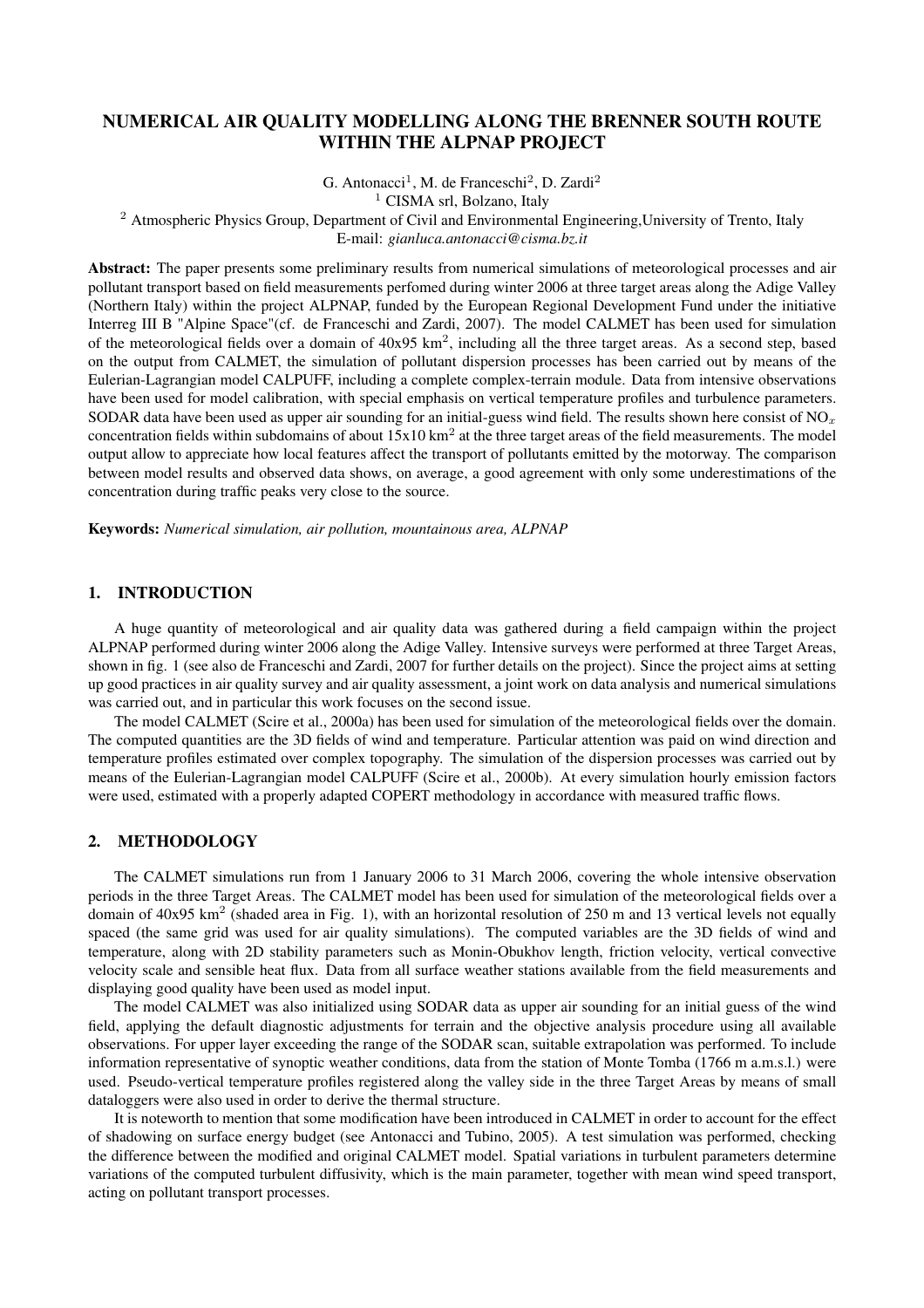

Figure 1: Simulation domain and identification of the three Target Areas in which intensive surveys were performed.

Particular attention was put on the estimate of meteorological fields in the layers closer to the ground, as the main issue of the ALPNAP project is the estimate of pollutant diffusion from linear sources at the valley floor, which can be confined to the lower layers especially in Winter due to stagnation and thermal inversion. In order to refine the representation of wind flow, especially near the valley floor and along the valley sidewalls, the "area of influence" of the meteorological stations used for generating the simulated wind field thorugh the interpolation algorithm, was taylored with an adjustable shape depending on local orography of the area (and not simply circular, as it is in the default version). The area of influence can now be considered as an ellipse with the major axis oriented according to main flow direction induced by the valley; moreover vertical thresholds can be used for the representativeness of the weather stations along the vertical direction.



Figure 2: Measured vs. modelled  $NO<sub>2</sub>$  concentration in the Target Area "1" (18 January 2006).

Two steps have been performed for dispersion modelling. First of all a small scale approach has been used to calibrate the near-field diffusion induced from high traffic and speed, since it is known that this "mechanical mixing" factor is not negligible for highway emissions. Using traffic data provided by the Company operating the motorway (Autostrada del Brennero SpA), emission factors determined on the basis of the COPERT methodology from a suitable vehicle classification database, meteorological and air quality data form the intensive observation periods, the pollutant source have been calibrated, overcoming incomplete information on the vehicle fleet. An example of the results is shown in fig.2 where the simulated  $NO<sub>2</sub>$  concentration is compared to that measured by the air quality mobile station positioned close to the highway.

As a second step the 3D time-varying model CALPUFF has been used for the assessment of traffic emissions from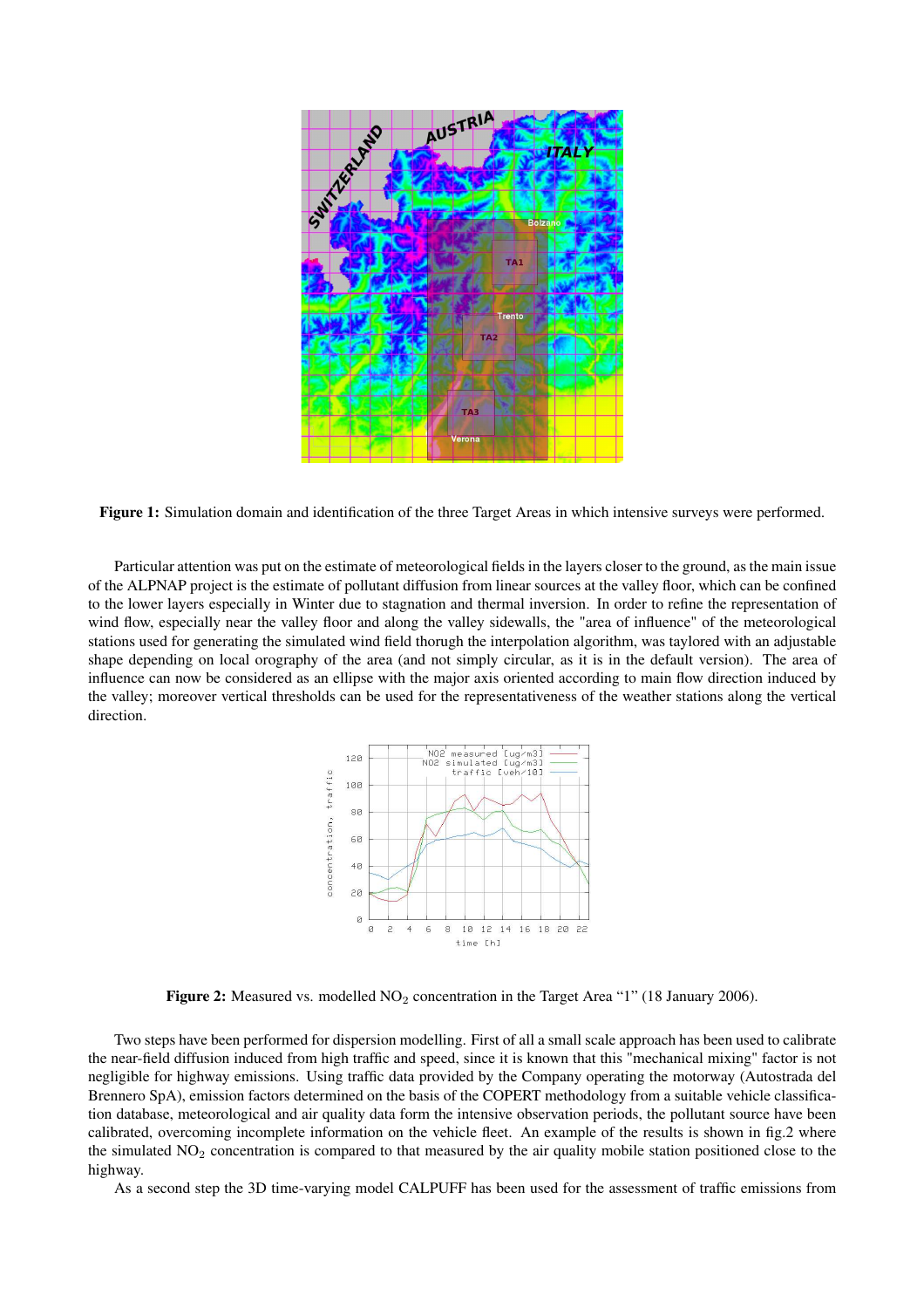the highway. The numerical code includes a module for the simulation of chemical processes: among these the pseudofirst-order chemical reaction mechanism has been chosen, being able to simulate the conversion of  $SO_x$  and  $NO_x$ , so that it was possible to predict concentrations of  $NO<sub>2</sub>$  from NO emitted by vehicle exhausts. This mechanism incorporates the most significant dependencies of spatially and temporally varying environmental conditions on the transformation rates. CALPUFF does not directly support linear sources handling for road modelling and does not consider traffic-induced turbulence explicitly. Therefore, the linear source is simulated as a series of "volume sources", and he initial vertical extent for adjacent volume sources was set at 3 m.

CALPUFF also allows the use of stability-dependent minimum turbulence velocities. This option should be selected whenever the velocities otherwise obtained (measured or predicted) are less than the tabulated minima; default values are based on the Briggs stability classes. When CALMET data are used as an input, the turbulence intensity is evaluated using the shear velocities, which are available also during calm periods. This procedure may be not robust if the wind data used by CALMET include true calms, because during such periods turbulent velocity fluctuations can by indeterminate. Particular attention was devoted to this problem because calm periods can be associated with very stable boundary layers, which are expected to occur very often in the region during Winter.

As wind calm periods produce in general the worst condition in terms of pollutants concentration, a tuning was done on the treatment of very low wind speed. CALPUFF uses the Eulerian-Lagrangian puff transport approach, also including a complete complex-terrain module. Within this framework, the usual assumption is that when the puff transport speed is less than a user-supplied threshold speed (typically 1 m s<sup>-1</sup>), a calm period is identified. During calm period all puffs and slugs do not move in the horizontal plane; fresh puffs rise straight up from the source and are dispersed due to wind fluctuations. With this set-up CALPUFF is thus able to reproduce the dispersion processes which occur during calm period provided that several adjustments are made to the standard algorithms. For puffs that are released during a calm period the growth is based on time and not on travelled distance during the sampling step, regardless of the other dispersion option selected; in any case minimum values of the turbulence velocities are imposed, which is quite important in present case near the source where mechanical turbulence is not negligible.

In the dispersion simulations, meteorological fields provided by CALMET were used and compared for consistency check with the nearest measured data. Every simulation has been performed by using hourly variable emission factors, in accordance with traffic flows. The first day of simulation has been performed "from scratch", i.e. without setting specific initial conditions; the subsequent days have been initialized by means of the outputs produced by the previous run.

# 3. RESULTS

Results of the numerical simulations consist of 3D wind and temperature fields and  $NO<sub>2</sub>$  concentrations maps at ground level within the target areas. The temperature profile is successfully simulated also in mountainous domain, along with wind speed. The maps of estimated  $NO<sub>2</sub>$  concentration produced only by the highway estimated emissions were realized for the whole intensive observation period and an example is shown in figure 3. Being the highway a linear source at ground level, the impact area is of course confined quite close to the emission area and follows the shape of the motorway itself. This is the reason why high grid resolution has to be adopted for this kind of estimate. In general, the comparison between model results and observed data shows, on average, a good agreement, with only some minor underestimations of the concentration during traffic peaks very close to the source. This is a general issue concerning this kind of models and can be partially explained by the model spatial resolution vs. the single point measurements.

Some questions are nevertheless still open, regarding both diagnostic meteorological and dispersion simulation on complex orography.

As wind direction at lower levels is significantly influenced by the valley directions, results are not realistic and the CALMET simulations in this mode fail to reproduce the above vertical structure. To obtain sufficient information on the synoptic conditions while still resolving locally driven dynamics, a surface weather station located on a mountain peak was used as a "fictitious" upper air station, despite it is located within the domain but quite far away from the sub-target areas. CALMET simulations with this hypothesis are probably less accurate but successfully simulate the wind direction at lower levels when compared to the measured data.

Difficulties still occur mainly in comparing simulated and measured wind directions at lower levels, as the module of CALMET computing terrain driven winds adopts a local approach which sometimes tends to overestimate terrain effects. Anyway, while the relative errors for the horizontal component of velocity decrease when CALMET is operated without terrain adjustment, wind direction would result completely wrong. On the contrary there is no corresponding significant increase in the relative errors for the local wind speed. As far as temperature is concerned, lowest level estimate is quite accurate if the altitude correction foreseen in CALMET is adopted; otherwise, only horizontal interpolation between two stations at the same altitude, but divided by an orographic obstacle, can in some case produce non-realistic spatial variation in the temperature field.

For the simulation of pollutant dispersion the more relevant issue to be addressed involves at present the boundary conditions (regional scale transport), hence CALPUFF results cannot yet be fully compared with values measured in